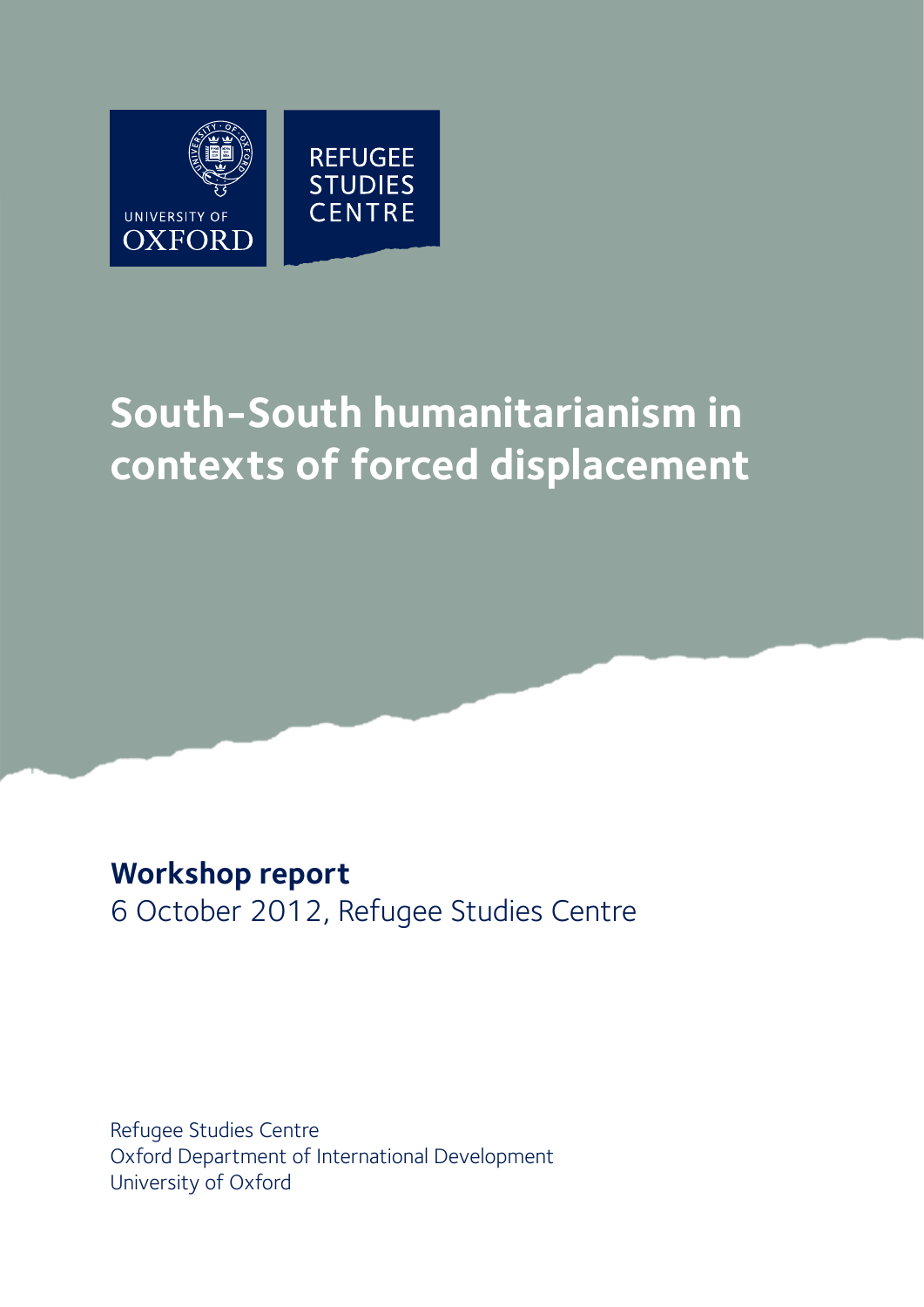This workshop report offers a thematic discussion of the main issues covered throughout the course of the international workshop on 'South-South humanitarian responses to forced displacement' convened by Dr. Elena Fiddian-Qasmiyeh at the Refugee Studies Centre, University of Oxford in October 2012, in addition to presenting areas and questions for further research.

The workshop was generously supported by the Oxford Department of International Development and Refugee Studies Centre (University of Oxford) and the United Nations High Commissioner for Refugees' Policy Development and Evaluation Service (UNHCR-PDES). Elena Fiddian-Qasmiyeh's broader research project, South-South Humanitarianism in Contexts of Forced Displacement, is funded by an Oxford University Fell Fund Award (2012-2013).

The report was written by Julia Pacitto. Thanks are owed to Chloe Lewis and Georgia Cole for their assistance in preparing this report, and to Elena Fiddian-Qasmiyeh for her comments on an earlier draft of this report.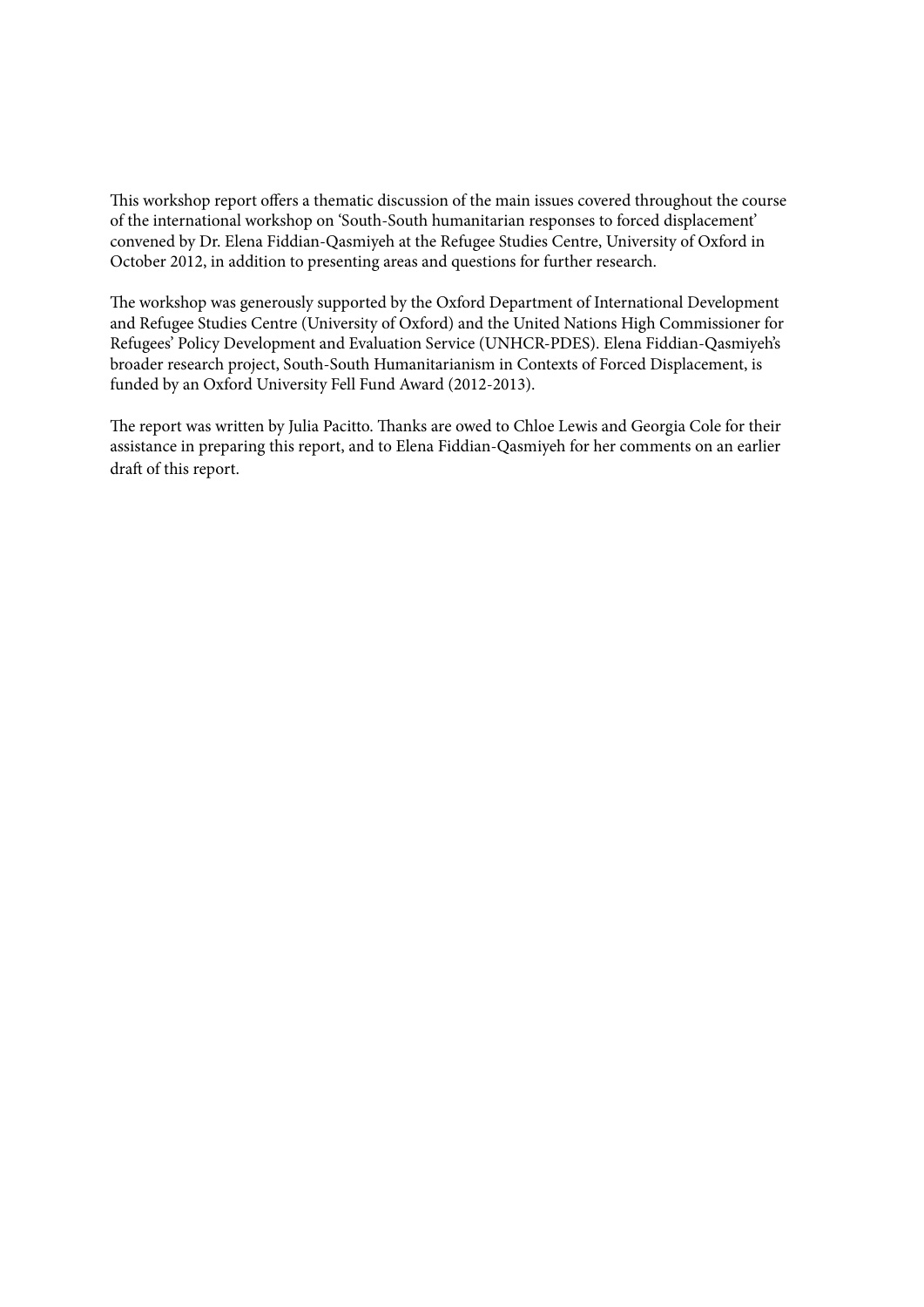# **Contents**

| By means of conclusion: South-South humanitarianism in the past, present and future  8 |  |
|----------------------------------------------------------------------------------------|--|
|                                                                                        |  |
|                                                                                        |  |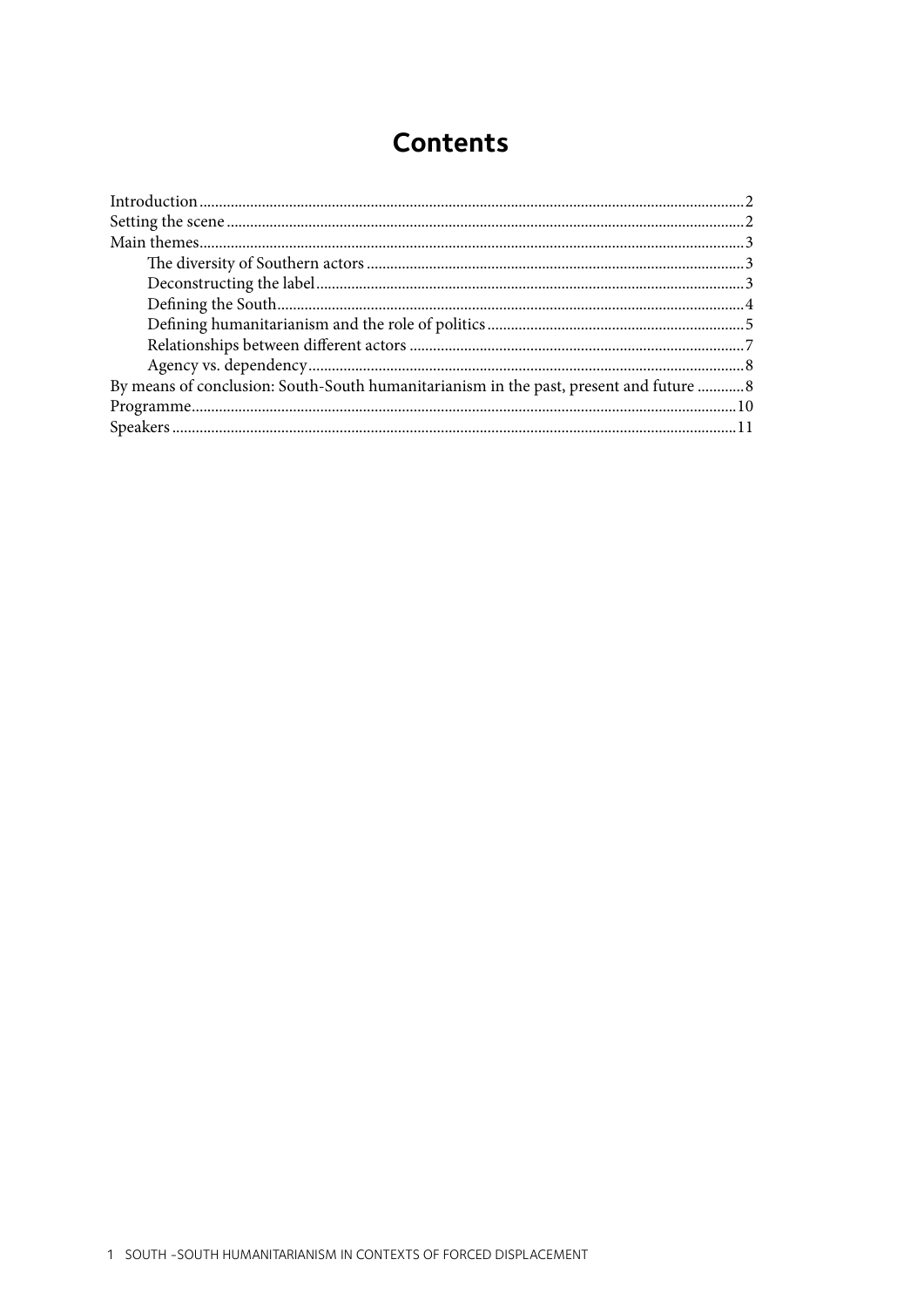# **Introduction**

This workshop report offers a thematic discussion of the main issues covered throughout the course of the international workshop on 'South-South humanitarian responses to forced displacement' convened by Elena Fiddian-Qasmiyeh at the Refugee Studies Centre, University of Oxford in October 2012, in addition to presenting areas and questions for further research.

The workshop, and the broader research project of which it forms part, responds to the need for research into South-South humanitarian partnerships in an era when Northern-led humanitarian responses to contexts of forced displacement are increasingly being matched and at times actively challenged by a growing number of 'alternative' forms of humanitarian response emanating from the global South. The main aims of the workshop were thus to bring together academics, researchers and practitioners, and members of civil society in order to stimulate discussion and debate around the topic, and to create a space for critical reflection upon both the histories and contemporary realities of South-South humanitarianism in all its diversity.

To this end, the key questions addressed over the course of the day included:

- What is the history of different models of state and non-state South-South humanitarianism?
- What are the motivations underpinning diverse Southern state, civil-society, collective and individual responses to contexts of displacement?
- How are South-South humanitarian programmes and projects experienced and assessed by different members of Southern displaced populations?
- Given the heterogeneity which exists between and amongst Northern and Southern state and non-state actors, what, if any, are the similarities and differences which exist between Northern-led and Southern-led humanitarian initiatives?

A diverse selection of speakers presented papers on a wide variety of topics relating to South-South humanitarianism in contexts of forced displacement, and the annex includes brief biographical data regarding each presenter, as a means of contextualising the focus of each speaker's research.

The workshop was generously supported by the Oxford Department of International Development and Refugee Studies Centre (University of Oxford) and the United Nations High Commissioner for Refugees' Policy Development and Evaluation Service (UNHCR-PDES). Elena Fiddian-Qasmiyeh's broader research project, South-South Humanitarianism in Contexts of Forced Displacement, is funded by an Oxford University Fell Fund Award (2012-2013).

# **Setting the scene**

Elena Fiddian-Qasmiyeh opened the workshop by welcoming the participants, and by situating the day's programme within the context of her broader research project exploring South-South Humanitarianism in Contexts of Forced Displacement. She indicated that her focus on this topic has emerged as a result of her fieldwork, since 2001, in Southern states including Algeria, Cuba, South Africa and Syria, which have all provided different forms of humanitarian assistance to Middle Eastern and North African refugees. Her research has, in particular, critically explored Cuba's 'internationalist' approach to humanitarianism, examining how, why and to what effect this low-GDP Southern state has provided educational scholarships to refugee children and youth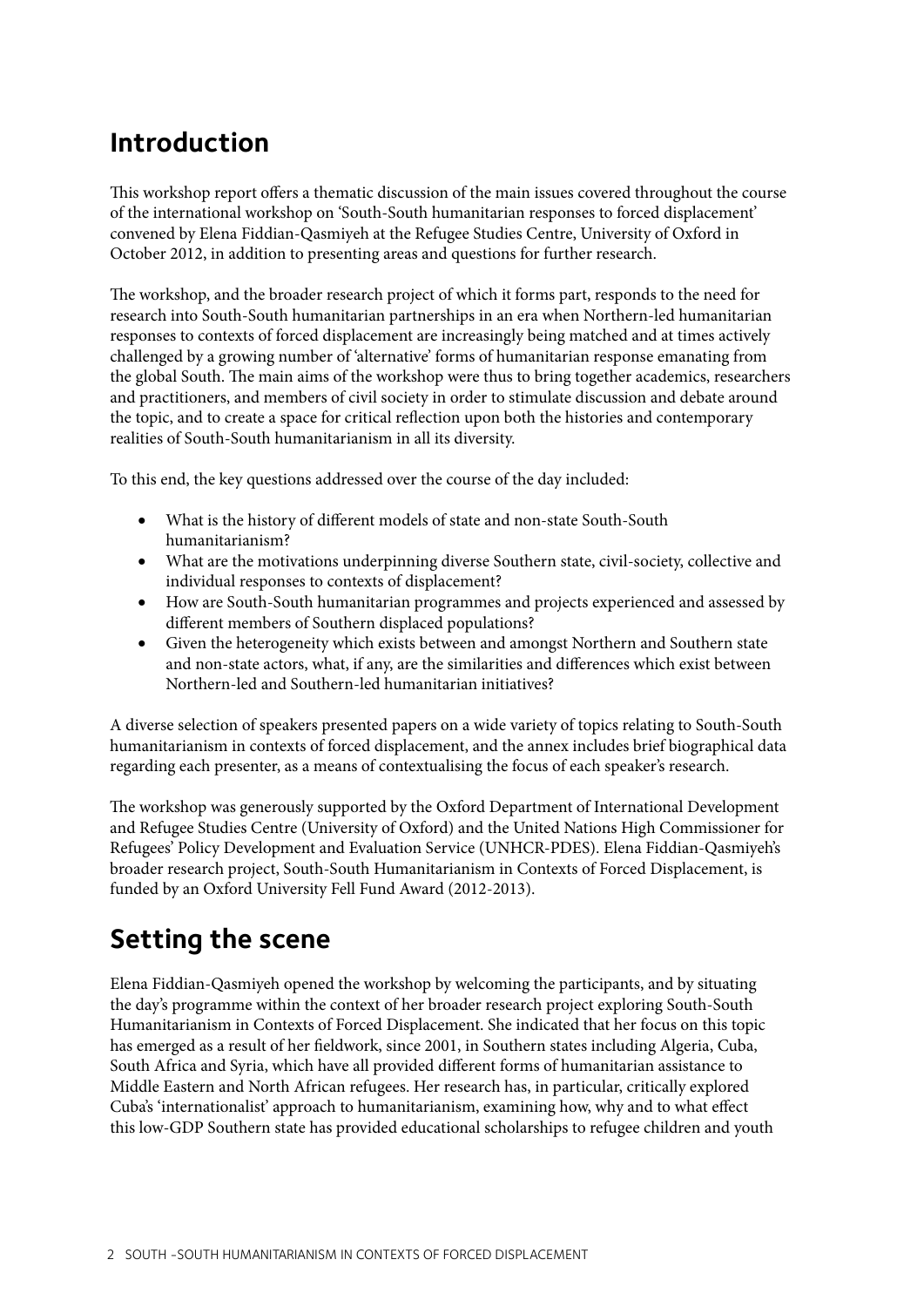from around the world (including Sahrawis, Palestinians, Southern-Sudanese and Namibians),<sup>1</sup> in addition to sending medical commissions to emergency sites resulting from natural disasters and conflicts alike. Fiddian-Qasmiyeh noted that the principles underpinning Cuba's secular, internationalist approach, include José Martí's principle 'To share what you have, not to give what is left over' ('*Compartir lo que tienes, no dar lo que te sobra'*). She argued that rather than 'alternative' humanitarian perspectives being unequivocally idealised, such principles, and the humanitarian models built upon these, must be critically assessed; this issue was explored throughout a range of the day's presentations. Fiddian-Qasmiyeh also situated the workshop and broader research into South-South humanitarianism in relation to a parallel project, [Faith-Based Humanitarianism](http://www.rsc.ox.ac.uk/research/governance/faith-based-humanitarianism)  [in Contexts of Forced Migration,](http://www.rsc.ox.ac.uk/research/governance/faith-based-humanitarianism) which has highlighted and explored a wide range of initiatives developed by diverse faith-based Southern state and non-state actors around the world.2 These include local faith communities which have developed different responses to populations displaced by conflict and disasters across time and space. Since 'internationalist humanitarianism' and 'faithbased humanitarianism' are only two models underpinning Southern state and civil society groups' responses to diverse displacement contexts, the broader research project aims to comparatively explore diverse types, experiences and implications of Southern humanitarianism, including questions and themes addressed by the workshop participants throughout the day.

# **Main themes**

# **The diversity of Southern actors**

The case studies presented throughout the course of the workshop exemplify the multiplicity of actors that can be incorporated into an understanding of what constitutes South-South humanitarianism. From post-colonial middle-income states like Brazil and Southern regional organisations such as the Association of Southeast Asian Nations (ASEAN) and the Organization of the Islamic Conference (OIC), to civil society advocacy-humanitarianism and culturally-embedded, bottom-up expressions of humanity like hosting, the diversity of Southern actors analysed throughout the workshop demonstrates the heterogeneity of South-South responses to forced displacement across time and space. However, the inclusion of some of these 'alternative' modes of relieving the suffering of others into the rubric of 'South-South humanitarianism' is not without contention.

# **Deconstructing the label**

One of the key themes arising throughout the workshop was a critical questioning of the label 'Southern humanitarian actors' and a reflection upon how such a label has been, and potentially might be, understood. Indeed, in defining 'Southern humanitarian actors,' both of the constituent parts of the label have potentially contested meanings, and thus must be problematised in order to develop analytical clarity in research and to critically question any assumptions that may underpin these terms. This involves an analysis of what constitutes the 'global South' and an exploration into how this term is defined and what factors underpin its inherent meaning. Equally important is an exploration into the concept of 'humanitarianism', especially focusing on the motivations, nature and implications of diverse forms of humanitarian action. The latter raises further questions with

<sup>1</sup> For instance, Fiddian-Qasmiyeh, E. (2010) 'Education, Migration and Internationalism: Situating Muslim Middle Eastern and North African students in Cuba', *The Journal of North African Studies*, 15(2): 137-155; and Fiddian-Qasmiyeh, E. (2011) 'Paradoxes of Sahrawi Refugees' Educational Migration: Promoting self-sufficiency or renewing dependency?' *Comparative Education*, 47 (4):433-447.

<sup>2</sup> See Fiddian-Qasmiyeh, E. (Ed.) (2011) Special Issue on 'Faith Based Humanitarianism in Contexts of Forced Displacement,' *Journal of Refugee Studies*, Vol. 24 (3), and the research project page [http://www.rsc.ox.ac.uk/research/governance/faith-based-humanitarianism.](http://www.rsc.ox.ac.uk/research/governance/faith-based-humanitarianism)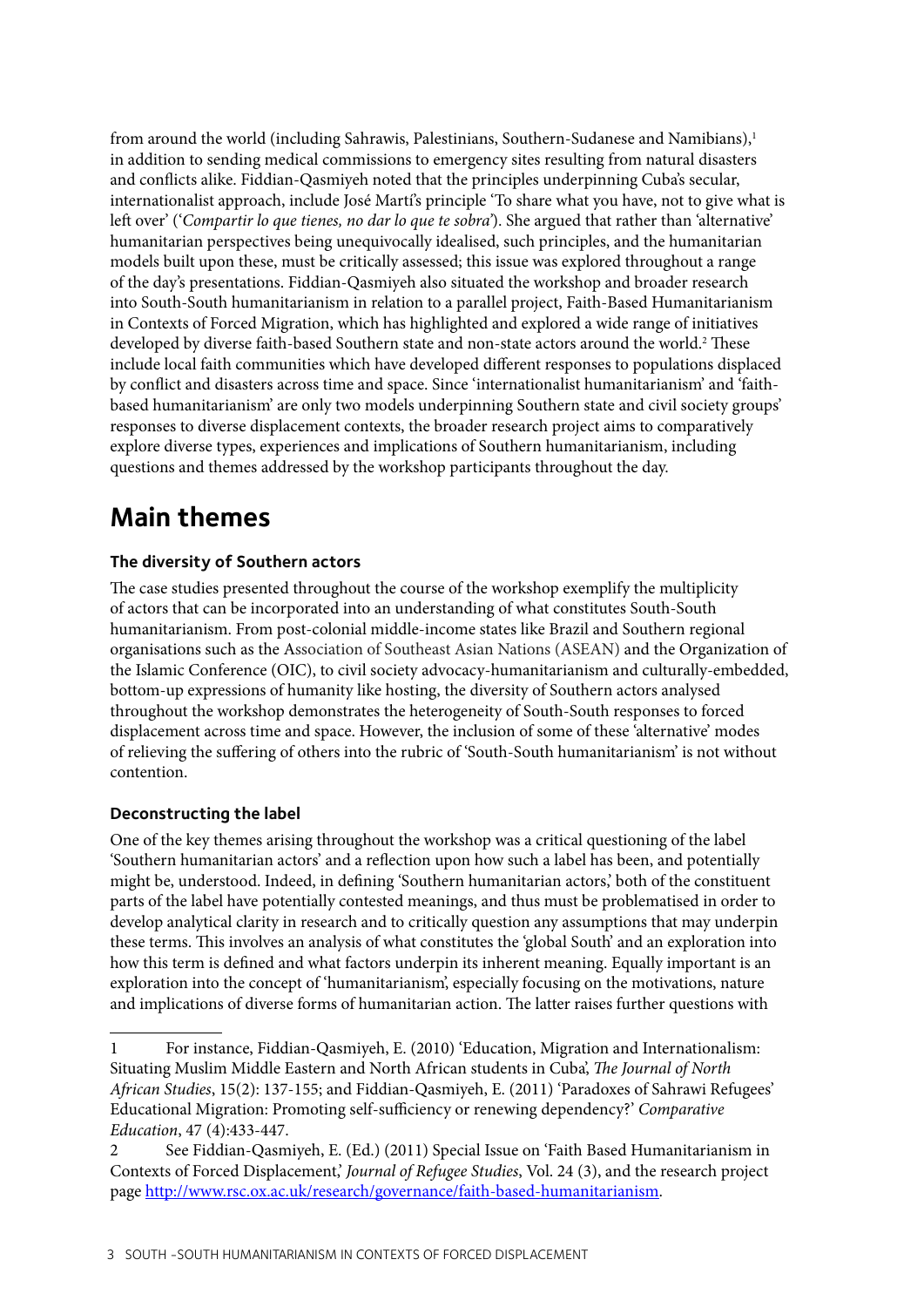regards to the relationship between politics and humanitarianism (see below), an issue which cuts across the many forms of South-South (and indeed Northern) humanitarian action, from local civil society initiatives to international responses to overseas crises.

# **Defining the South**

As well as highlighting the multiplicity of humanitarian initiatives taking place across the global South, the risks of essentialism inherent in oppositional binary categorisations like North/South were recognised throughout the workshop. Indeed, the workshop aimed to recognise both the similarities and wide-ranging differences within 'the South' as a specific category, leading, in particular, with presenters' engagement with the potentially contested nature of who, or what, constitutes a 'Southern actor'.

In her opening remarks, Elena Fiddian-Qasmiyeh stressed the need to recognise the limitations of the terms 'global North' and 'global South', and invited the presenters to critically engage with the label 'Southern humanitarian actors' throughout their papers. Fiddian-Qasmiyeh argued that the term used in the workshop's title reflected McEwan's suggestion that 'it is most useful to think of North/South as a *metaphorical* rather than a geographical distinction<sup>3</sup> and that the terms global North/South transcend the connotations of typologies such as 'First World' and 'Third World', 'developed' or 'developing' which 'suggest both a hierarchy and a value judgement'.<sup>4</sup> She also added that this terminology also transcends the inherently *negative* framework implicit in the usage of the term '*non*-West' as the counterpoint to 'West,' and yet stressed the urgency of engaging critically with these and other terms throughout the workshop and in future research.

Of particular relevance to conceptualisations of states as 'Northern' or 'Southern,' was Fernando Brancoli and Diana Zacca Thomaz's discussion of Brazil as a 'Southern' state. Although traditionally understood to be a Southern state, the continuing expansion of the Brazilian economy, as well as Brazil's increasing participation in international fora, means that Brazil's contemporary position within a North/South typology is increasingly difficult to ascertain. Opposing discourses of sameness and difference vis-a-vis Southern countries offers states like Brazil a unique standing in global politics: Brancoli and Zacca Thomaz argued that, in Brazil's response to the 2010 Haitian earthquake, Brazil's knowledge and experience of tackling 'Southern' issues on a domestic level has been discursively affirmed, along with the concept of 'mutual South-South understanding', in order to instil legitimacy into Brazil's international humanitarian work. In official state discourse, for example, similarities between Haitian and Brazilian realities have often been highlighted, especially with regards to similarities between socio-economic and infrastructural conditions in Haiti and in Brazil's *favelas* (slums). However, Brancoli and Zacca stressed that it is Brazil's emerging economic and political position that allows it to pursue foreign humanitarian goals, and which is a significant factor in making it an attractive destination country for 'survival migrants' (following Betts) fleeing socio-economic hardship and human rights violations in Haiti and elsewhere.

The contested nature of who, or what, constitutes a Southern actor was also evaluated by Beryl Nicholson in her historical analysis of Albanian responses to displacement in the early twentieth century. Although Albania would not necessarily, in contemporary terms, be labelled a 'Southern' state, a historical contextualisation of Albania's global position was undertaken. As such, since Albania was part of the Ottoman Empire from 1481 to 1912, and as the research undertaken visa-vis Albanian communities hosting displaced populations focused on the years directly following Albanian independence from the Ottoman Empire, it can be argued that, at this historical moment, Albania was part of the Middle East and North Africa region, and thus part of the global South.

<sup>3</sup> McEwan, C. (2009) *Postcolonialism and Development*, Routledge, p. 13.

<sup>4</sup> McEwan, C. (2009) *Postcolonialism and Development*, Routledge, p. 12.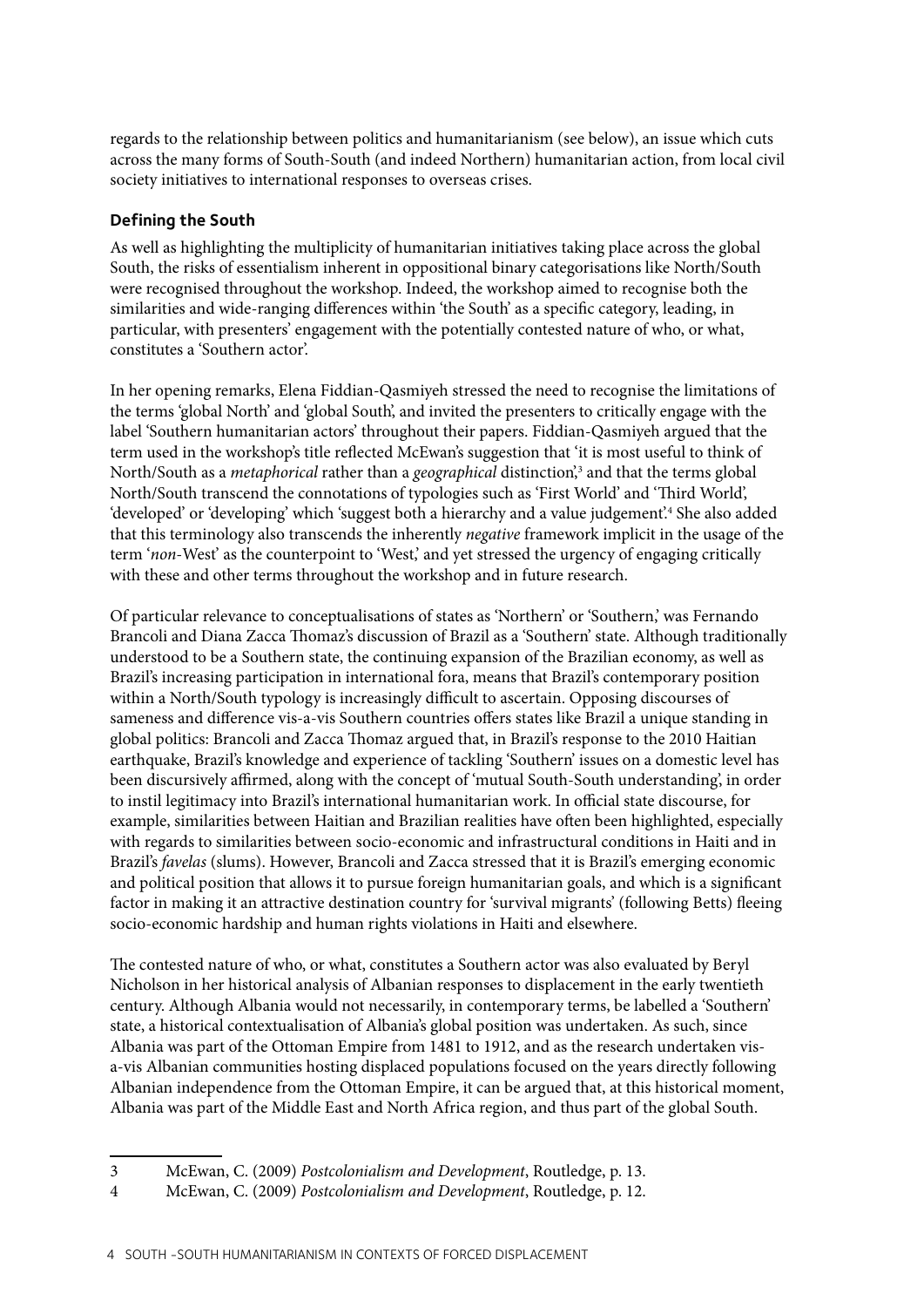### **Defining humanitarianism and the role of politics**

As noted in Simone Haysom's opening lecture, the humanitarian field is large, growing and diverse, but remains dominated by the North. In order to better understand contemporary humanitarian action, the Humanitarian Policy Group (HPG) has returned to the roots of humanitarianism in order to chart its evolution, in its project Global History of Modern Humanitarianism. Indeed, Haysom reasserted that Western humanitarianism itself has diverse roots, and the formal international humanitarian system is larger and more diverse than many realise. However it remains dominated by UN agencies, the Red Cross/Red Crescent movement, and a select number of INGOs which have heavily influenced the contemporary structure of the system. The core humanitarian principles espoused by these actors – humanity, impartiality, neutrality and independence – are themselves the creation of the Red Cross. With these principles in mind, UN agencies and NGOs strive to find an apolitical space from which to carry out their work. Nonetheless, there was arguably never an apolitical 'golden age' of humanitarianism, and an engagement with history demonstrates that both the motivations of humanitarianism and the spaces in which humanitarian action has been implemented have always been politically charged. Equally, the history of Western INGOs reveals that in many cases, action has long been based upon solidarity, rather than impartiality. Haysom thus argued that the history of Western humanitarianism shows that there is no 'pure' humanitarianism that risks pollution by new variants. However as a result of this dominant, albeit imagined, conceptualisation of humanitarianism, efforts to relieve the suffering of others that fall outside of this strictly delimited definition have been largely neglected in academic inquiry into humanitarianism. This workshop saw a variety of attempts to redress this imbalance.

The notion of humanitarianism as apolitical in nature was called into question by a selection of speakers and audience members alike, and it was suggested that because humanitarianism is a 'kind of politics', it cannot always be separated from 'political activism'. The argument was subsequently put forth by Rumana Hashem that because all humanitarianism is inherently political, Southern actors who combine activism with attempts to relieve the suffering of others should not be excluded from conceptualisations of humanitarianism. The extent to which an activist movement aiming to *prevent* displacement and the suffering of displaced people, could be conceptualised as part of the humanitarian spectrum was explored by Hashem through her analysis of the *Phulbari resistance*, a movement founded by grassroots activists to prevent the establishment of an open-pit mine in Bangladesh which threatens to destroy the homes, lands, and water supplies of as many as 220,000 people, and forcibly displace tens of thousands of people. Enduring definitional complexities regarding how to conceptualise 'humanitarianism' were recognised throughout the workshop, including through the question, posed by Jeff Crisp, of where, if at all, lines should be drawn to divide humanitarianism, human rights, and activism.

In turn, Helen Stawski, in her discussion of local faith communities (LFCs) and faith-based organisations (FBOs), highlighted many actors' reluctance to use the 'humanitarian' label to describe faith-inspired initiatives. Nonetheless, Stawski argued, LFCs and FBOs can be important sources of social and spiritual capital, and faith communities are a significant presence at the front line of many humanitarian situations, including within remote, rural, and marginalised communities. As a result of this geographical proximity, they can often respond quickly to emergencies and, as they are also often fixed presences and are thus deeply rooted within local communities, they hold the capacity to develop medium- and long-term programmes useful for the development and implementation of durable solutions. However, significant challenges remain with regards to utilising these forms of capital. The incorporation of faith into humanitarian work is seen by some to be at odds with the core 'international' humanitarian principles of humanity, impartiality, independence and neutrality, despite the broader recognition that 'modern humanitarianism's origins are located in Western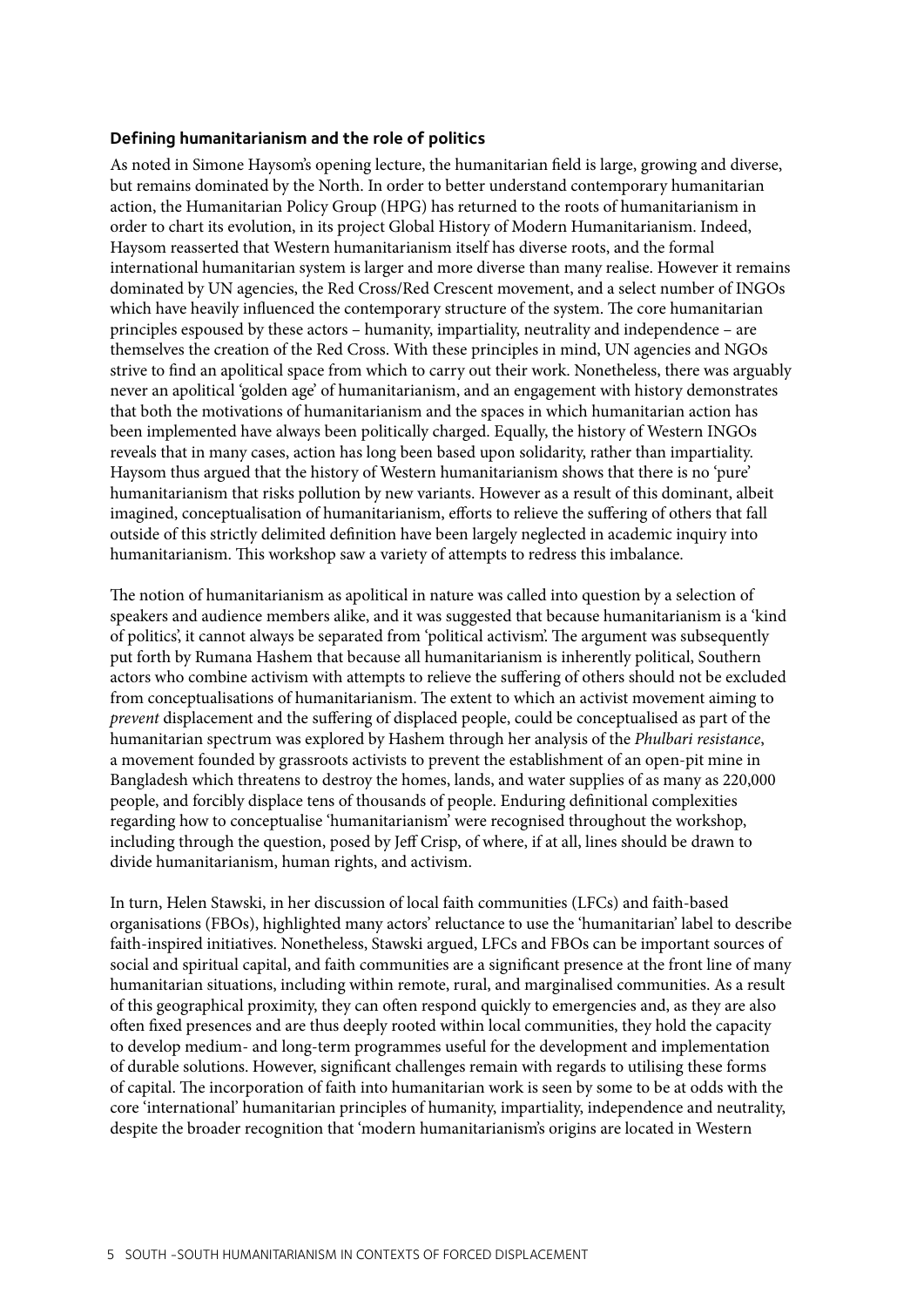history and *Christian* thought'.5 However, while not all FBOs and LFCs may adhere to these core 'international' principles, this does not mean that they cannot be considered to be effective actors in aiding others. These groups are rarely neutral, for example, and yet not being neutral does not necessarily equate to contributing to violence in a conflict. Indeed, the very fact that these groups are not neutral can also help them play a key role in negotiations to implement durable solutions.

Nevertheless, Stawski stressed that there are contexts in which the 'truth claims' of religions manifest in a discriminatory fashion towards vulnerable groups and 'other' faith groups, and the impact of this should not be underestimated. Indeed, Jeff Crisp noted that the question of whether faith-based and faith-inspired organisations can and should situate themselves within the realm of humanitarianism remains open to contention, and that the role of LFCs and FBOs in displacement still remains relatively unrecognised in the formal humanitarian sphere because of a wider perception that these networks run in contradiction with the humanitarian principles espoused by the formal system. In particular, it was recognised that the fear of proselytisation and the possible connection between religion and faith on the one hand, and power and control on the other, remain significant barriers in engagement with faith-based and faith-inspired organisations.

The notion that the asylum practices of Southern host states could also constitute a form of South-South humanitarianism was another of the arguments put forward. As argued by Alexander Betts, host states' responses to people fleeing human rights violations as a product of deprivation, rather than persecution, highlight the potential for politics to pervade this form of humanitarianism. The lack of legal precision in responding to these 'survival migrants' unlike in the more precise legal regime of refugee protection, means that State-led humanitarian responses to such forms of forced migration are largely driven by national *politics*, and yet may simultaneously be denominated *humanitarian*. Indeed, it was argued by both Betts and Julia Smith that humanitarianism can be embedded within states' mixed motivations in developing and implementing domestic policies related to different aspects and forms of forced migration. As explored by Julia Smith, this has been visible in the development of the recent enactment of counter-trafficking legislation in Iraq, during which time, beyond political pressure and that threat of economic sanctions, key Iraqi humanitarian spokespersons played an important role in the development of national counter-trafficking legislation.

The contentious and contested nature of the label 'humanitarianism', and the instances in which it can, and should be appropriated were thus highlighted throughout the workshop. The current oligopoly held by what Simone Haysom referred to as a small number of the 'relief elite' on the 'humanitarian' label has more than just theoretical implications. Rather, the marketisation of the humanitarian sphere has meant that the principles of humanitarian action are used as a rhetorical tool by humanitarian actors who wish to distinguish themselves as a distinctive market niche.<sup>7</sup> Haysom therefore discussed whether Southern efforts therefore risk being disparaged by different audiences, not because of performance but because of competition in the sector that compels formal actors to maintain dominance.

<sup>5</sup> Barnett, M. & Weiss, T. (2008) 'Humanitarianism: A Brief History of the Present', in Barnett, M. and Weiss, T.G. (Eds). *Humanitarianism in Question: Politics, Power, Ethics*. Cornell University Press, p. 7, emphasis added.

<sup>6</sup> Betts, A. (2010) 'Survival Migration: A New Protection Framework.' *Global Governance*, 16 (3), 361-382.

<sup>7</sup> Collinson, S. and Elhawary, S. (2012) *Humanitarian space: a review of trends and issues*, HPG Report 32, April 2012. Cited by Haysom.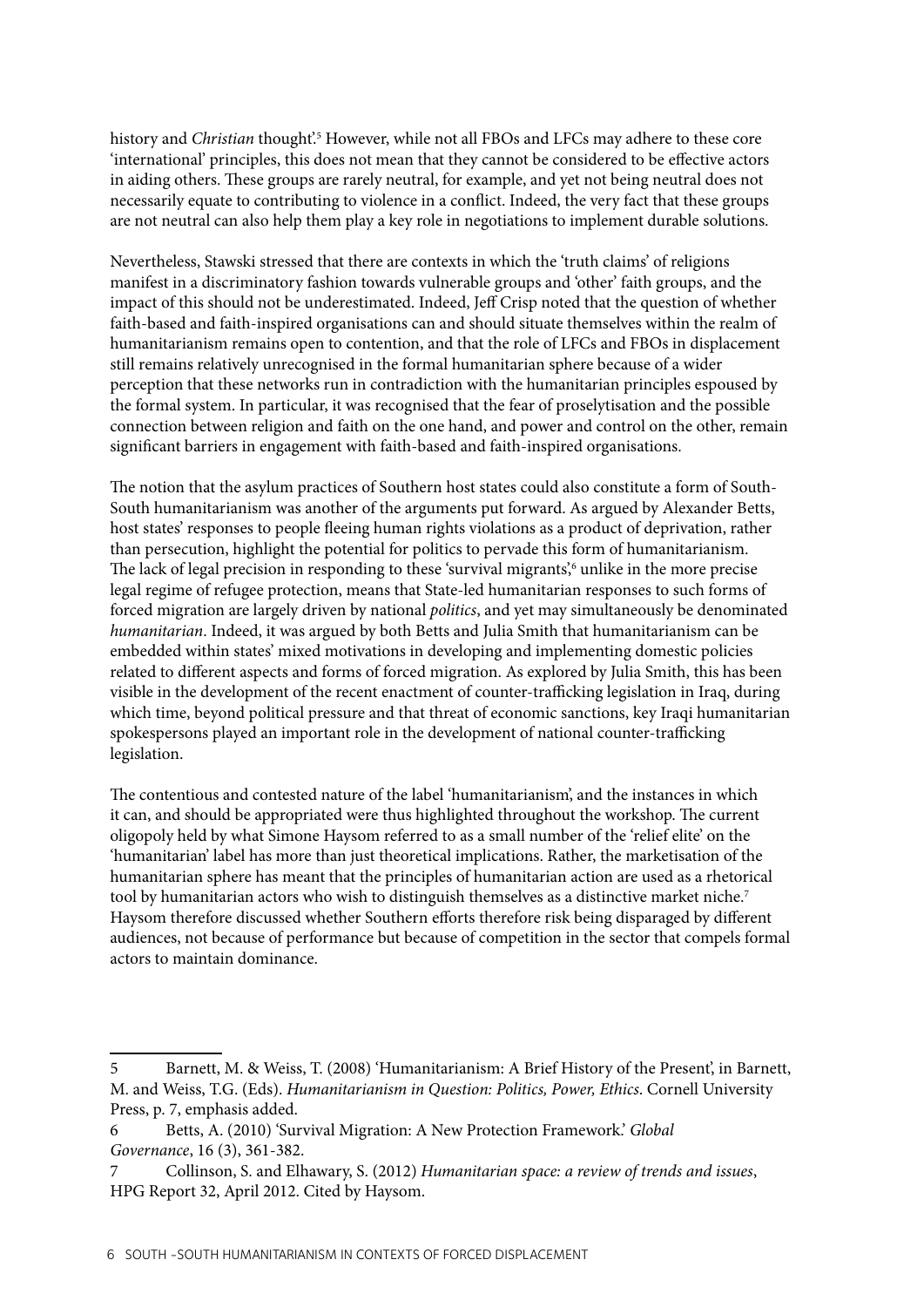### **Relationships between different actors**

As demonstrated in the range of case-studies presented at the workshop and in the broader research project of which it forms part, it is essential to recognise the diversity of Southern humanitarian initiatives, which can include actors ranging from Southern International NGOs (SINGOs) and 'new' donor states, to local community and individual efforts to relieve the suffering of others. Some of these structures, including SINGOs and 'new' donor states, arguably have an easier relationship with the formal system than others, such as religious networks, which due to their often highly political and partial character are perceived as being more difficult to reconcile with the formal system. Beyond interactions with 'new' actors, Simone Haysom argued that established Northern INGOs already often have uneasy relationships with Southern actors, especially national and civil society structures. For instance, those who do not conform to the Northern model of humanitarianism are marginalised by the 'relief elite' who exert dominance over the humanitarian sphere. As noted by Haysom, this marginalisation has been visible in disaster management, whereby, once international agencies move in, they serve to dwarf and marginalise local structures, undermining the capacities of local actors.

Another example of this 'uneasy relationship' is found in the practice of UNHCR. On the one hand, Jeff Crisp stressed that UNHCR has reported that it is transferring increasing amounts of funding to its implementing partners, and that local/Southern NGOs are being increasingly incorporated as UNHCR implementing partners on the ground. However, it was recognised that the validity of this assertion is contestable, as the perception that local NGOs lack competency and are potentially sources of corruption still exists within the organisation. Equally, the issue of cooption is a matter of concern preventing UNHCR from engaging with local partners, as the organisation is reluctant to work through institutions that it considers lack autonomy.<sup>8</sup>

However, with increasing scepticism by some global players vis-a-vis the formal 'Western' system, it may in some instances be more beneficial for displaced populations if Southern actors remain outside of the formal system. For example, following the two main episodes of displacement in Myanmar in recent years, the first as a result of Cyclone Nargis and the second resulting from ethnic violence, the government of Myanmar refused access to INGOs and the UN, allowing access only to Southern regional organisations ASEAN and the OIC respectively (as discussed by Simone Haysom). Southern humanitarian actors may therefore foster better relationships with other Southern stakeholders precisely *because* they present themselves as an alternative to the formal international system.

The potential advantages and challenges arising from this relationship were clearly illustrated in Bhavani Fonseka's case-study of humanitarian responses to displacement in Sri Lanka, where increased nationalist sentiments following the 2004 tsunami created an environment hostile to Western humanitarian actors. Attacks were carried out against Western INGOs, who were treated with increased suspicion and perceived as neo-colonialists, while a space was thus created for Southern actors. However, certain Southern actors' increased access to the humanitarian space in Sri Lanka was fraught by tensions, as specific states did not necessarily pursue the uphold human rights standards, and, Fonseka argued, many Southern actors invoked the same accusations of imperialism as Western state and non-state actors.

On a different note, the importance of transnational networks in the support of South-South responses to forced displacement was highlighted by Rumana Hashem, who discussed the transnational solidarity networks linking grassroots activists with international environmental organisations and human rights advocates. In 2011, for example, 85 organisations based in 25 countries signed a global civil society letter detailing human rights abuses and risks associated with

8 Crisp referred to this challenge as 'the three Cs': competence, corruption and cooption.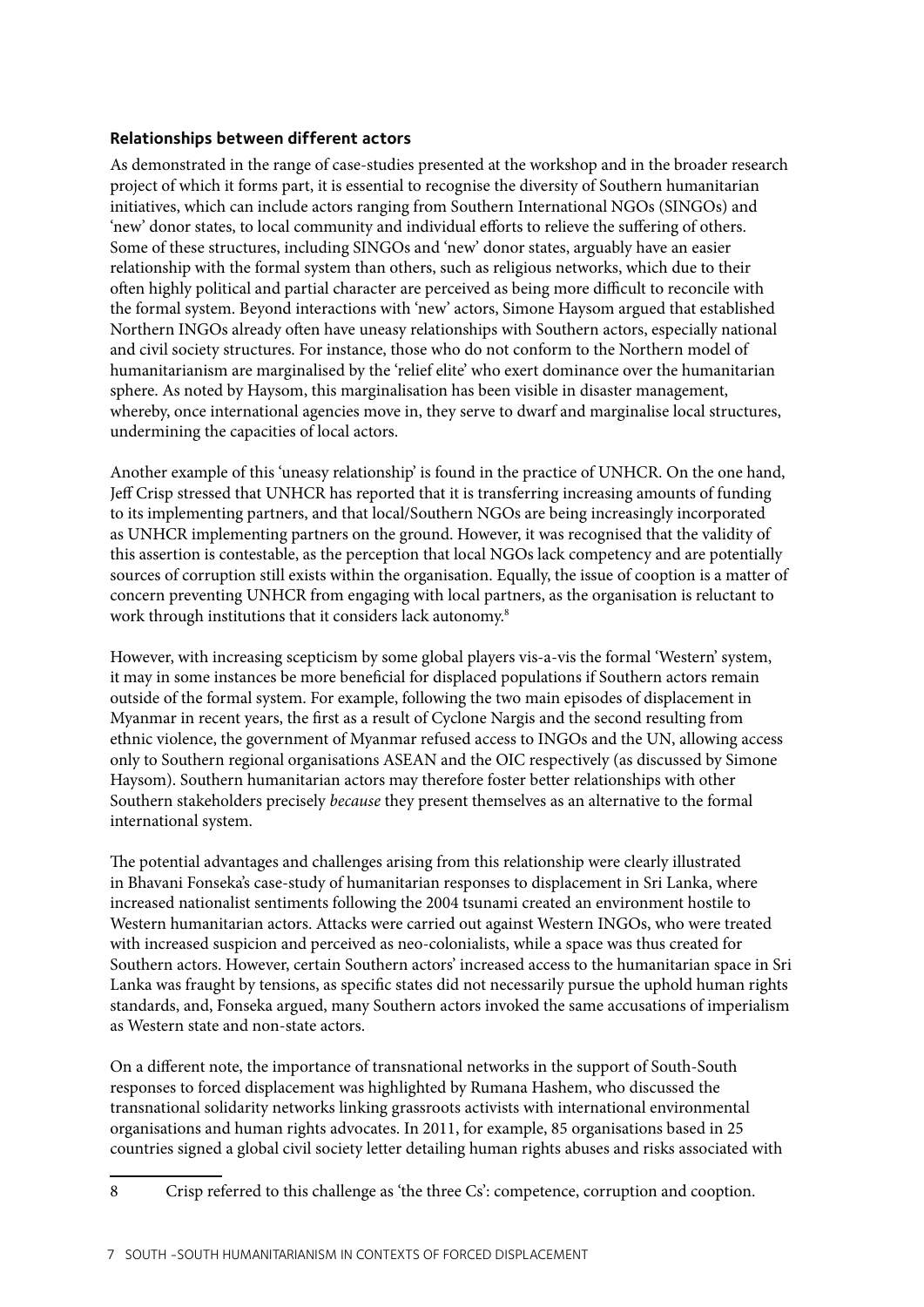the Phulbari Coal Project. The transnational relationships between global and local actors, and between Northern and Southern humanitarian actors are visible in this context.

### **Agency vs. dependency**

Refugee and forced migration studies have long-affirmed the importance of understanding the agency of displaced individuals and communities, and the issue of agency vs. dependency was another theme addressed throughout the workshop.

As noted in Helen Stawski's presentation, in the case of faith-inspired organisations, engaging with LFCs and FBOs can build on the existing capabilities of local communities and thus reduce vulnerability. Stawski argued that new research into spiritual capital highlights its importance in building individual internal resilience through ritual, prayer and teaching. Both of these assertions demonstrate the importance of LFCs and faith-inspired resilience as expressions of agency emanating both from the South and, in particular, from displaced communities themselves.

In the historical case of family-based hosting in Albania, this method of helping others was not marked by dependency, but rather reciprocity. Beryl Nicholson noted that displaced 'guests' were reported to have contributed to the household through performing domestic tasks and/or in cash or kind, thereby avoided feelings of indebtedness and dependency, and demonstrating the agentic capacities of the displaced.

At the level of the state, Jeff Crisp stressed that the realisation that Southern states can behave assertively is important in moving beyond the idea of 'the South' as an entity dependent on the charity of the North. Crisp argued that the marginalisation and assertiveness of Southern states could be considered as two sides of the same coin: whilst the formal architecture of the international system and the 'international relief elite' in many respects retains dominance in the world of humanitarianism, the role of Southern states as actors should not be discounted as they can very often actively inform and influence the shape of refugee policy and protection. The idea of UNHCR as a 'surrogate state' is limited in this respect, as it ignores the agency of the host state as an actor in determining the form and nature of refugee protection within its territory.

# **By means of conclusion: South-South humanitarianism in the past, present and future**

The importance of history was noted by a number of speakers and audience members throughout the course of the workshop, in relation to the historical foundations of the 'modern' humanitarian system, in terms of the shifting denomination of particular states as Southern or Northern over the course of the twentieth and twenty-first centuries (i.e. the cases of Albania and Brazil), and with reference to claims that contemporary crises and responses to these are 'unprecedented' in their nature and form. Indeed, as argued by Jeff Crisp, although UNHCR documents often state that a particular crisis is 'unprecedented', if we apply a historical lens to displacement we find that most emergencies do, in fact, have historical precedents. Equally, Beryl Nicholson and Elena Fiddian-Qasmiyeh noted that local communities' responses to displacement have often been denominated as 'unprecedented', and yet historical accounts of Albanian families welcoming displaced people through informal hosting agreements demonstrate historical continuities which have otherwise been marginalised through depictions of Tunisian families' generosity towards Libyans displaced by the 2011 uprisings as 'unique' in nature. A historical perspective is therefore imperative to a comprehensive understanding of South-South humanitarianism. In this respect, Simone Haysom stressed that it should not simply be presumed that the end of the Cold War marked a fundamental historical transformation in global realities, despite many accounts of the contemporary humanitarian system using the Cold War as a key demarcator. Rather, a temporally broader lens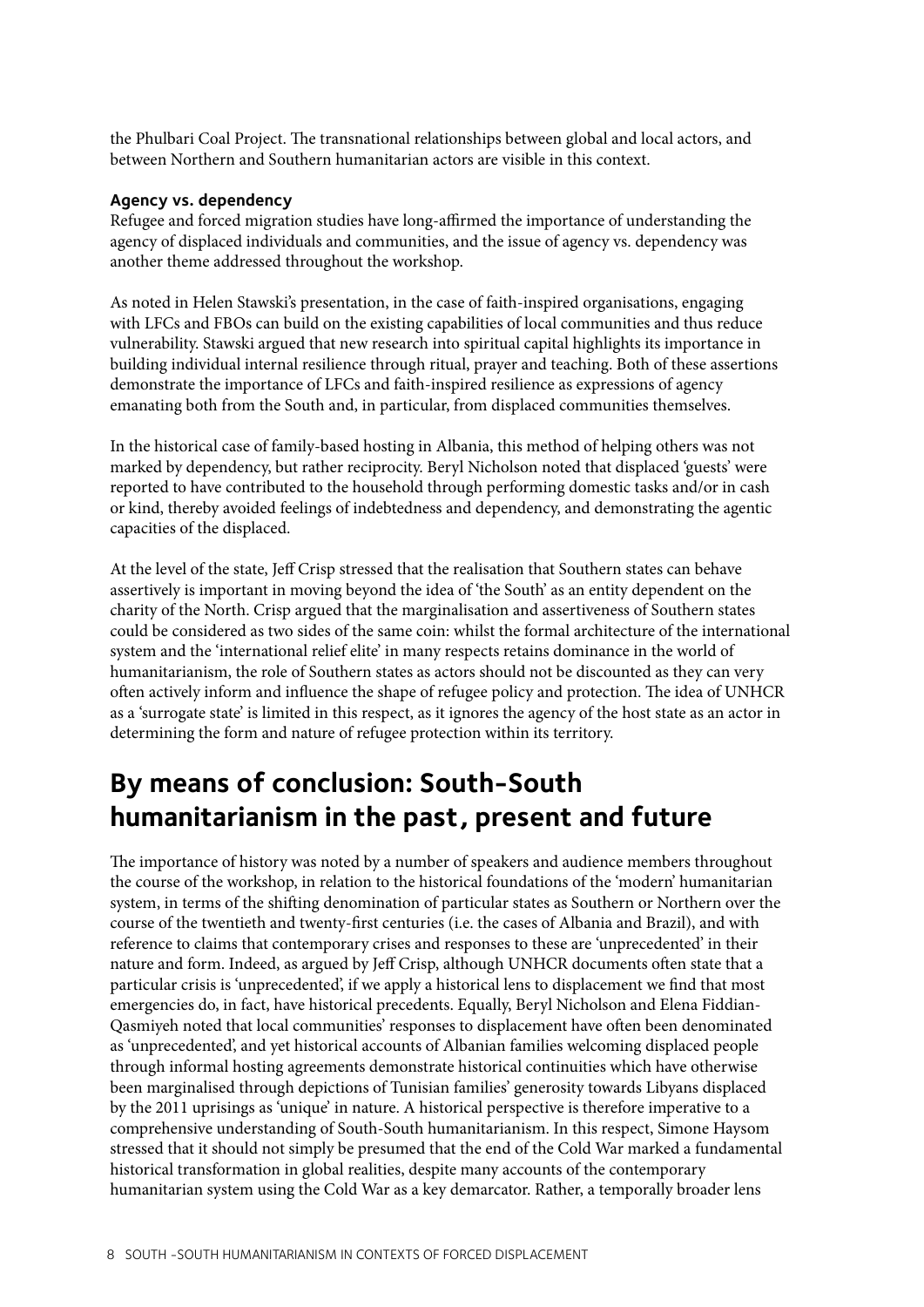should thus be applied in order to understand the foundations and evolution of humanitarianisms in the global South.

Further research into the topic of South-South humanitarianism in contexts of forced displacement should therefore seek to explore what, if anything, is unique to contemporary South-South responses to forced displacement. Analysis of the historical precedents, and of the roots of a plurality of humanitarianism models across different cultures, will enable the development of a more nuanced understanding of current, and future, forms of South-South humanitarianism, in all its diversity.

In his concluding remarks, Jeff Crisp also reflected on UNHCR's changing priorities since the 1980s, including paradigm shifts which have occurred within UNHCR's key modes of operation as epitomised in a move away from the doctrine of 'care and maintenance' and the idea that refugees should remain in camps, to the increased attention given to urban refugees, and more comprehensive thinking about local *settlement* (as opposed to local *integration*) as a durable solution. Equally, institutions such as UNHCR have seen an increasing rhetorical commitment to engaging with Southern humanitarian actors, although significant barriers continue to prevent this rhetoric from becoming reality, and it remains to be seen to what extent the role of Southern civil society initiatives, and Southern-led local hosting receive increased attention by international institutions and both Northern and Southern states in future years.

A number of contributors recognised that further research into the role of civil society should also seek to understand the contribution of local faith communities and different types of faith-based organisations in contexts of displacement. The potential impact of 'spiritual capital' on resilience was noted in particular, and the importance of collecting information from faith-based and secular actors alike with the view to developing principles of best practice on partnership with these groups was stressed by Helen Stawski.<sup>9</sup> While the role of 'faith' and 'spiritual capital' in different forms of South-South humanitarianism therefore emerged as an important line of inquiry for further research, this in turn raises the question of whether people without religious faith are necessarily considered to exist in a more vulnerable position than displaced people of faith. Jeff Crisp therefore argued that the notion of non-religious faith in contexts of forced displacement also warrants careful consideration from the perspectives of diverse stakeholders, including host states and communities, and the displaced themselves.

These diverse stakeholders' perceptions and assessments of the past, present and future roles of Southern actors are also areas of study which require increased attention, as they have the potential to foster a better understanding of the dynamics of South-South interactions in these contexts. As stressed by Simone Haysom, it could also go some way to engaging with the question: if Southern actors provide assistance in weak states characterised by chronic crises, will they necessarily have a more equal relationship with these structures than their Northern counterparts, or will they still be accused of carrying out imperialist practices? These and other questions will be explored in the broader project, South-South Humanitarianism in Contexts of Forced Displacement, over the coming months and years.

*To access other resources arising from the workshop, including a podcast of the opening lecture, Working Papers, and further information about the broader research project, see [http://www.rsc.ox.ac.uk/research/governance/south-south-humanitarianism.](http://www.rsc.ox.ac.uk/research/governance/south-south-humanitarianism)* 

9 This focus is represented in the on-going Joint Learning Initiative regarding Southern local faith communities and resilience in contexts of forced displacement which both Helen Stawski and Elena Fiddian-Qasmiyeh are working on alongside an extensive network of academics and practitioners (see [http://www.jliflc.com/en/learning\\_hubs/resilience\\_in\\_humanitarian\\_situations/\)](http://www.jliflc.com/en/learning_hubs/resilience_in_humanitarian_situations/).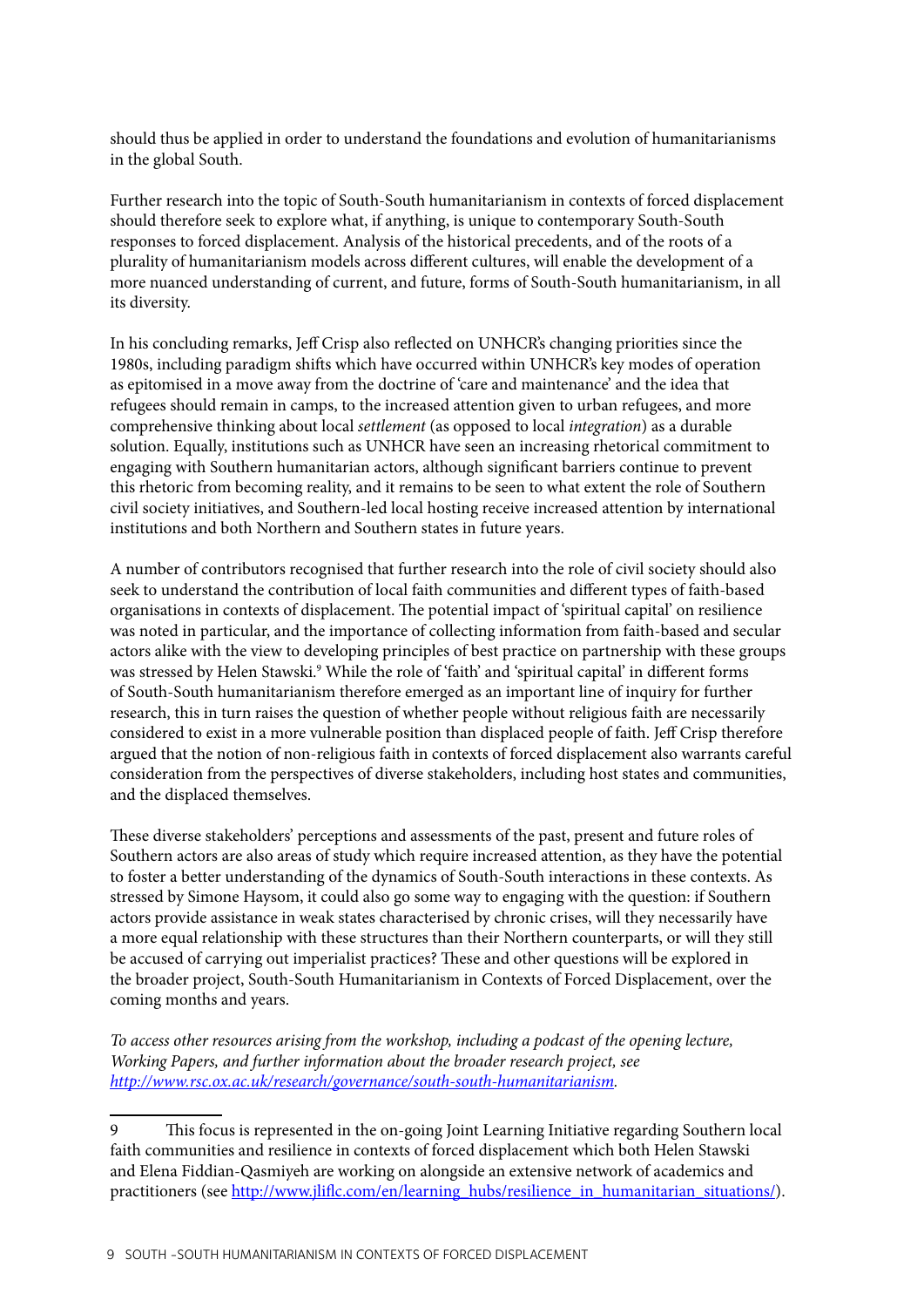# **Programme**

- 09.45–10.10 **Registration** (Tea/Coffee)
- 10.10–10.20 **Welcome and Introduction:** Prof. Dawn Chatty (Director, RSC, Oxford University)
- 10.20–10.30 **Opening Remarks:** Dr. Elena Fiddian-Qasmiyeh (RSC, Oxford University)
- 10.30–11.15 **Opening Lecture:** *Contemporary Humanitarian Action and the Role of Southern Actors: Key trends and debates*, Simone Haysom (Humanitarian Policy Group, Overseas Development Institute)
- 11.15–13.00 **Session 1: South-South Civil Society Responses to Displacement: Past and Present**, Chair: Elena Fiddian-Qasmiyeh (RSC, Oxford University)

*Bottom-Up, Not Top-Down: Accommodating the displaced in mid-Albania in 1918*, Beryl Nicholson (Independent researcher, UK)

*An Activist's Perspective on South-South Humanitarianism in North-West Bangladesh*, Rumana Hashem (University of East London)

*South-South Faith-Based Humanitarianism: Understanding the Social and Spiritual Capital of Local Faith Communities*, Helen Stawski (Archbishop of Canterbury's Deputy Secretary for International Development)

- 13.00–13.45 *Lunch*
- 13.45–15.30 **Session 2: Southern Host States' Responses to Different Forms of Displacement: Humanitarianism or Politics?** Chair: Simone Haysom (Humanitarian Policy Group, Overseas Development Institute)

*Who Is a Refugee? Explaining Variation in African Host State Policies*, Alexander Betts (RSC, Oxford University)

C*ontradictions in South-South Counter-Trafficking Initiatives: A case-study of post-war Iraq,* Julia Smith (IOM Iraq)

- 15.30–15.45 *Coffee*
- 15.45–16.45 **Session 3 Beyond Hosting: The Politics of Southern Donor States**, Chair: Jeff Crisp (Policy Development and Evaluation Service-UNHCR)

*Controversial South-South Humanitarianism: Brazil's performance in post-disaster Haiti and towards Haitian displacement to Brazil*, Diana Zacca Thomaz (Universidade Federal Fluminense, Brazil) and Fernando Brancoli (San Tiago Dantas Program, Brazil)

*South-South Humanitarianism and its Impact(s): Reflections on the Sri Lankan experience*, Bhavani Fonseka (Centre for Policy Alternatives, Sri Lanka)

- 16.45–17.15 **Closing Remarks**, Jeff Crisp (Policy Development and Evaluation Service- UNHCR)
- 17.15–17.30 **By Means of Conclusion: Future steps**, Dr Elena Fiddian-Qasmiyeh (RSC)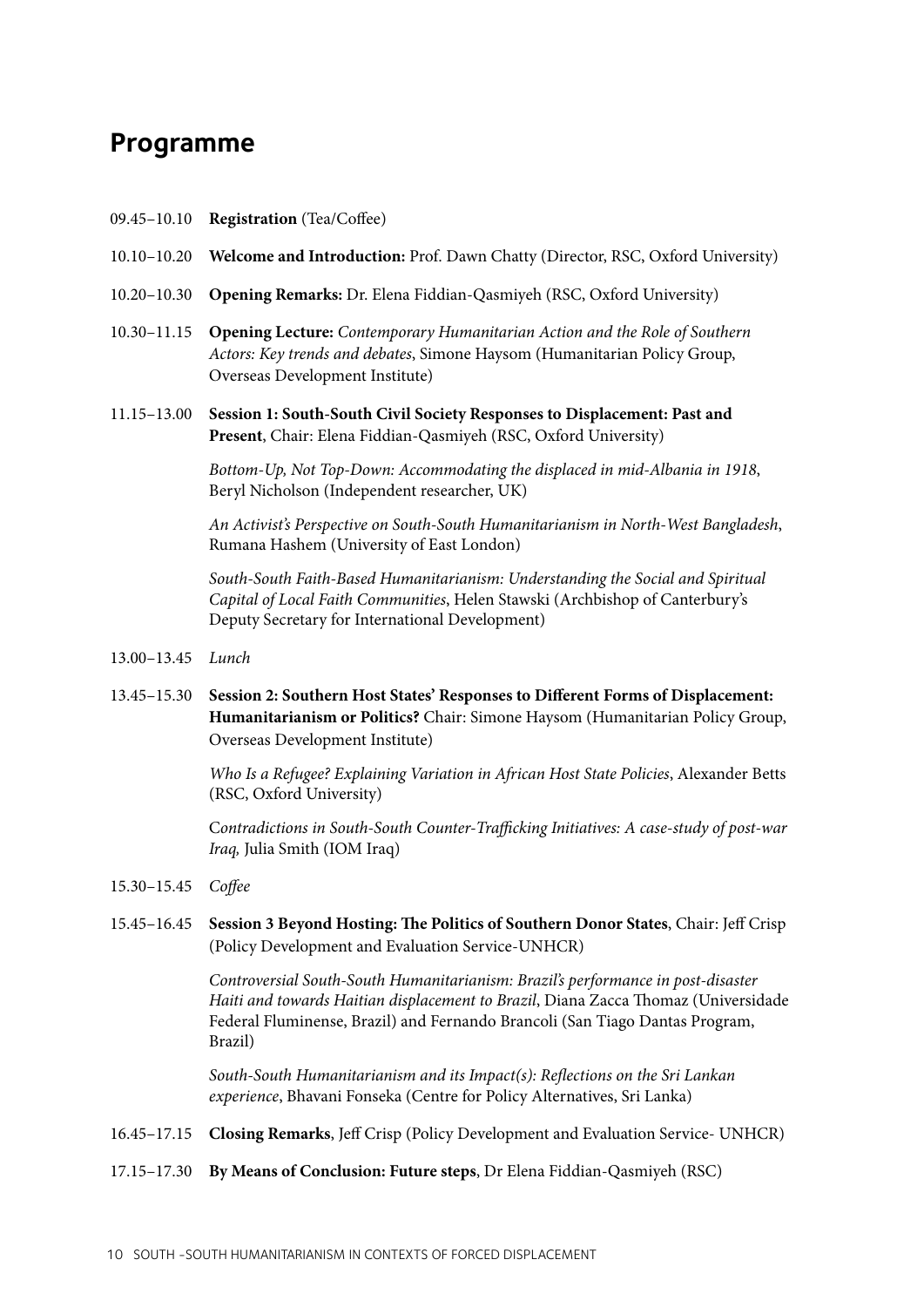# **Speakers**

### **Morning speakers**

# **Dr. Elena Fiddian-Qasmiyeh (Workshop Convenor; Departmental Lecturer in Forced Migration, Refugee Studies Centre, University of Oxford)**

Elena Fiddian-Qasmiyeh is Departmental Lecturer in Forced Migration at the Refugee Studies Centre, and Junior Research Fellow in Refugee Studies at [Lady Margaret Hall](http://www.lmh.ox.ac.uk/Tutors/Lecturers/Profiles/Dr-Elena-Fiddian-Qasmiyeh.aspx). She has conducted research with Middle Eastern and North African refugees in countries including Algeria, Cuba, Egypt, Jordan, South Africa, Syria and the UK, and her main interests include the intersections between gender, Islam and asylum; faith-based humanitarianism in contexts of forced displacement; and South-South humanitarian initiatives. Since 2010, Elena has been the Director of the RSC's [International Summer School in Forced Migration](http://www.rsc.ox.ac.uk/study/international-summer-school). Her recent and forthcoming publications include 'Faith-Based Humanitarianism in Contexts of Forced Displacement' (guest editor of Special Issue of the *Journal of Refugee Studies*, 2011), *The Ideal Refugees: Gender, Islam and the Sahrawi Politics of Survival* (Syracuse University Press, 2013), and *South-South Educational Migration, Humanitarianism and Development: Views from Cuba, North Africa and the Middle East* (Routledge, 2014). She is also the co-editor of *[The Oxford Handbook of Refugee and Forced Migration Studies](http://www.rsc.ox.ac.uk/news/handbook-refugee-forced-migration-studies)*, a major, 54-chapter volume co-edited with Gil Loescher, Katy Long and Nando Sigona (Oxford University Press, 2014).

## **Simone Haysom (Research Officer, Humanitarian Policy Group)**

Simone Haysom is a Research Officer at the Humanitarian Policy Group of the Overseas Development Institute. She primarily researches displacement in urban areas, and issues relating to the protection of civilians. Her recent work includes a co-edited special edition of *Disasters* on urban vulnerability and humanitarian response, and conducting research on case-studies of internal displacement, and the attendant international response, in Kabul and Gaza. Simone has a BSc Hons in Human Geography from the University of Cape Town, and an MPhil in Geography from the University of Cambridge. Prior to moving to the UK, she researched alternative models of low cost housing provision in South Africa for the Development Action Group.

# **Session One: South-South Civil Society Responses to Displacement: Past and Present**

### **Beryl Nicholson (Independent Scholar)**

Beryl Nicholson is a sociologist with extensive experience in university research posts in the social sciences. She has also conducted far-reaching work as an independent researcher, initially with a special interest in Northern Norway, latterly doing research on Albania (both post- and precommunist). Academic outputs resulting from this research have been published in academic journals including *Europe-Asia Studies, The Political Quarterly* and *East European Politics and Societies,* and as book chapters. A full list of Beryl's publications is available at [http://www.beryl](http://www.beryl-nicholson.co.uk/publications.html)[nicholson.co.uk/publications.html](http://www.beryl-nicholson.co.uk/publications.html). The paper presented at the South-South Humanitarianism workshop links two on-going projects, one on the resettlement of Kosovar and Çam refugees in Albania in the interwar period, the other a study of the district of Mallakastër, Albania, in 1918.

### **Rumana Hashem (Activist and Doctoral Researcher, University of East London)**

Rumana Hashem is an activist-researcher from Bangladesh. She volunteers for the Phulbari Resistance movement as an advocate and international campaigner, and voluntarily serves the National Indigenous Forum (as adviser) and the National Committee of Bangladesh (as strategist) on issues relating to environment and natural resources. Currently based in the Centre for Migration, Refugee and Belonging at the University of East London, Rumana's doctoral research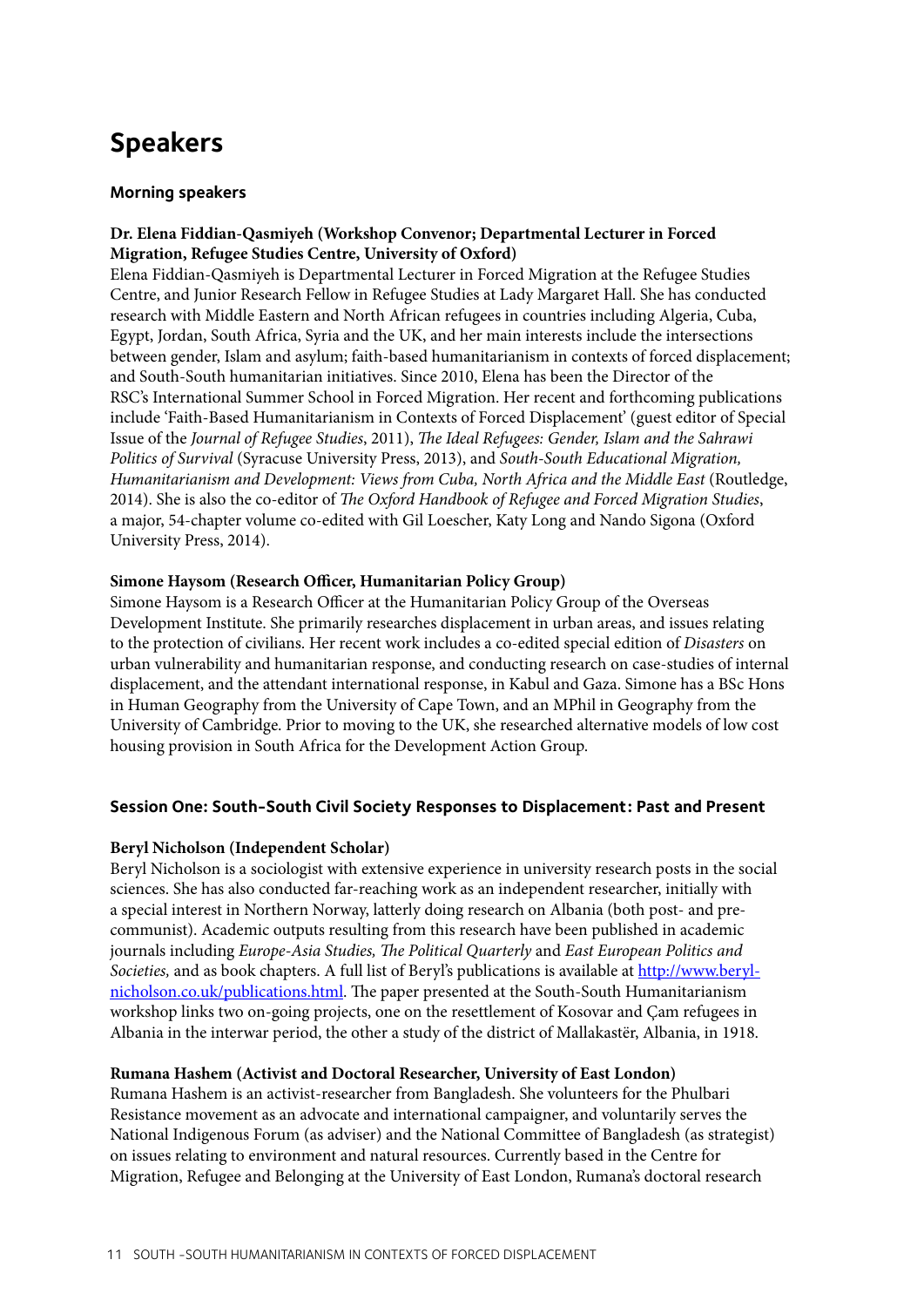investigated the causes and consequences of the armed conflict in Southeast Bangladesh. At present she is contributing to teaching programs in Sociology and Psychosocial Studies in the School of Law and Social Sciences and is serving the post-graduate sociology journal, ENQUIRE, as a peerreviewer. Rumana has published a number of research-based articles.

### **Helen Stawski (Archbishop of Canterbury's Deputy Secretary for International Development)**

Helen Stawski is a senior advisor to the Archbishop of Canterbury - the global head of 80 million Anglicans worldwide. The scope of her work includes multi-faith dialogue and research into the intersection between faith issues, behavioural change and development assistance; partnering with governments, different UN agencies and human rights NGOs on faith literacy; engaging religious leaders and groups in local and global advocacy around social development and policy dialogues for development; and building the capacity of local churches' community development programmes in the areas of health, education and humanitarian relief. Previous to this role Helen worked in Uganda as well as South Sudan to support the church's work on livelihoods and education. Helen has an MA in Social Development, and is about to complete a second MA in Christian Spirituality.

# **Session Two: Southern Host States' Responses to Different Forms of Displacement: Humanitarianism or Politics?**

### **Dr. Alexander Betts (University Lecturer in Refugee Studies and Forced Migration, Refugee Studies Centre, University of Oxford)**

Alexander Betts is University Lecturer in Refugee Studies and Forced Migration and a Fellow of Green-Templeton College at the University of Oxford, where he was previously the Hedley Bull Research Fellow in International Relations. He received his MPhil (in Development Studies, with Distinction) and DPhil (in International Relations) from the University of Oxford. His research focuses on the international politics of asylum and migration, with a geographical focus on Sub-Saharan Africa. In addition to ongoing research vis-à-vis the role of transnational exiles in the African state system, Dr. Betts is currently the Director of the Humanitarian Innovation Project. He is author or editor of numerous books, including *Protection by Persuasion: International Cooperation in the Refugee Regime* (Cornell University Press, 2009), *Global Migration Governance* (Oxford University Press, 2011), and *Refugees in International Relations* (with Gil Loescher, Oxford University Press, 2011).

#### **Julia Smith (International Organisation for Migration-Iraq)**

Julia Smith is a program assistant with the International Organization for Migration's Mission in Iraq's Integrated Capacity Building Program, and an officer on the board of Pro-Microfinance International USA. From 2006 until 2010, Julia researched and contributed to various development projects, including in Ecuador, Ghana, India, Liberia, and DR Congo. Julia holds a BA from Long Island University, and an MA with distinction from the Post-war Reconstruction and Development Unit at the University of York.

### **Session Three: Beyond Hosting: The Politics of Southern Donor States**

#### **Dr. Jeff Crisp (Head of Policy Development and Evaluation-UNHCR)**

Jeff Crisp is Head of Policy Development and Evaluation at UNHCR. He has also held senior positions with the Global Commission on International Migration, the Independent Commission on International Humanitarian Issues and the British Refugee Council. Jeff has a PhD from the Centre for West African Studies, University of Birmingham, and has published extensively on refugee, humanitarian and migration issues, as well as African affairs. He has first-hand experience